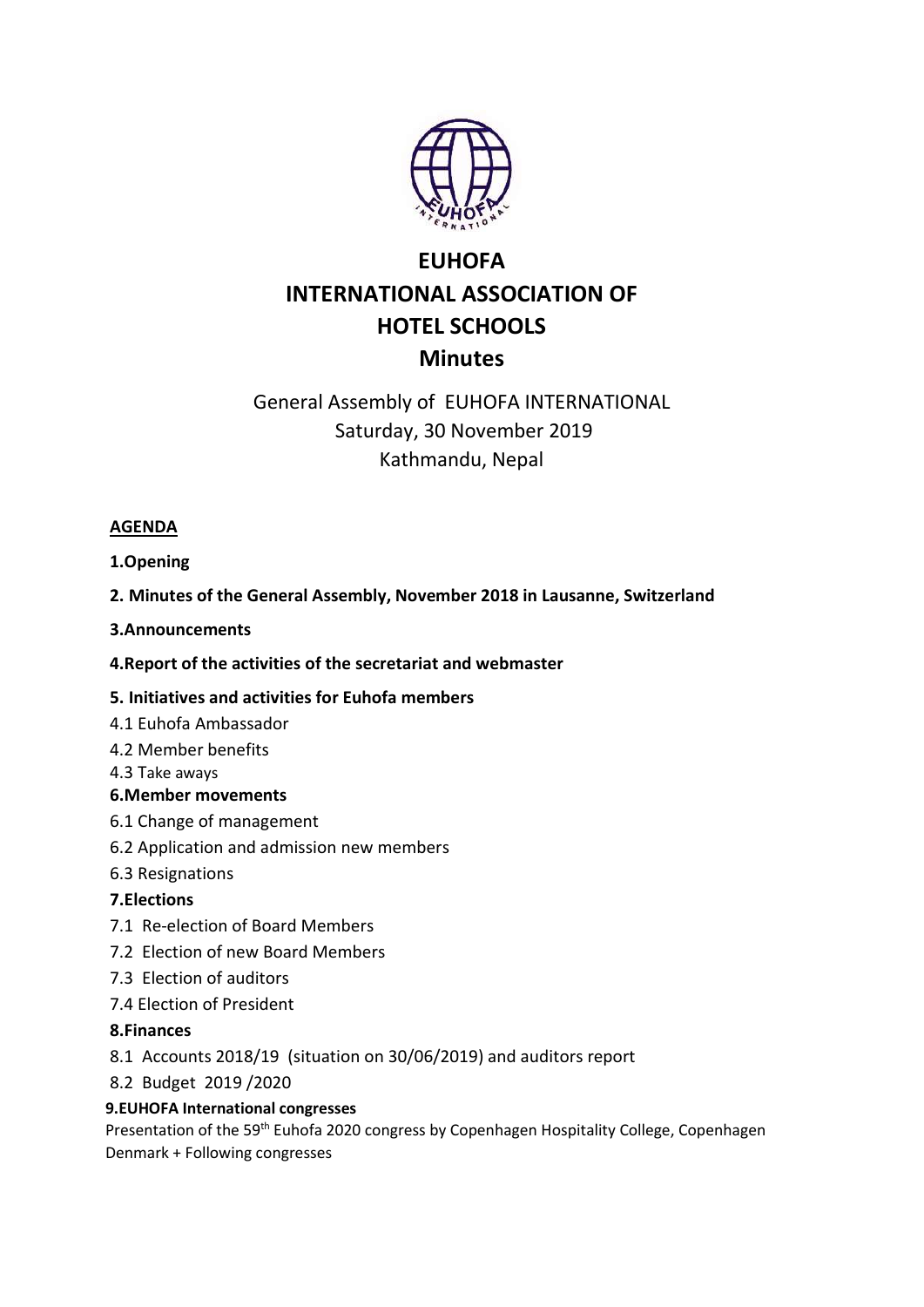#### 10. Miscellaneous

#### 1. Opening

by Secretary General Mrs. Jacqueline van der Zwan.

#### 2. Minutes of the General Assembly, November 2018 in Lausanne, Switzerland

The minutes are approved

#### 3. Announcements

Reminder for the members that desk flags and Euhofa wall plaquettes are available.

#### 5. Initiatives and activities for Euhofa members

#### 4.1 Euhofa Ambassador

Gerald Lipman is Ambassador to Euhofa International. He held a presentation of the schools that were visited. In Nepal China, Africa, Malaysia and Australia.

A budget was set for 3000 Euro's for him to travel for Euhofa International. 90% of his traveling he does for ICHM anyway. The interest in Asia to join Euhofa International is

greater today than in Europe because there are no similar organizations in Asia.

#### 4.2 Member benefits

Euhofa International offers a Grand Scheme for Euhofa members to fund travel costs to make collaborations between schools possible. Members can visit the Euhofa website for details and find details of other member schools, to partner up for exchanges etc.

#### 4.3 Take aways

The Board will study the outcome of the last survey that was held among its members. At the next congress in Copenhagen new initiatives of Euhofa International will be presented.

#### 6.Member movements

6.1 Change of management

6.2 Application and admission new members

6.3 Resignations

A list of all changes of membership, application and admission of new members and resignations is made available to the members and is listed on the Euhofa International website.

#### 7.Elections

#### 7.1 Re-election of Board Members

Mr. Gerald Lipman resigns from the Board. He will continue as Ambassador.

Mrs. Sue Bakir has made herself available to become board member for the Australia/ Asian region. Sue was voted in by the General assembly as Board member

Mr. Richard Rochat from Ecole de Lausanne is not reelectable. Mr. Joachim Schutte from EHL Hospitality Services SA is eligible to be his successor.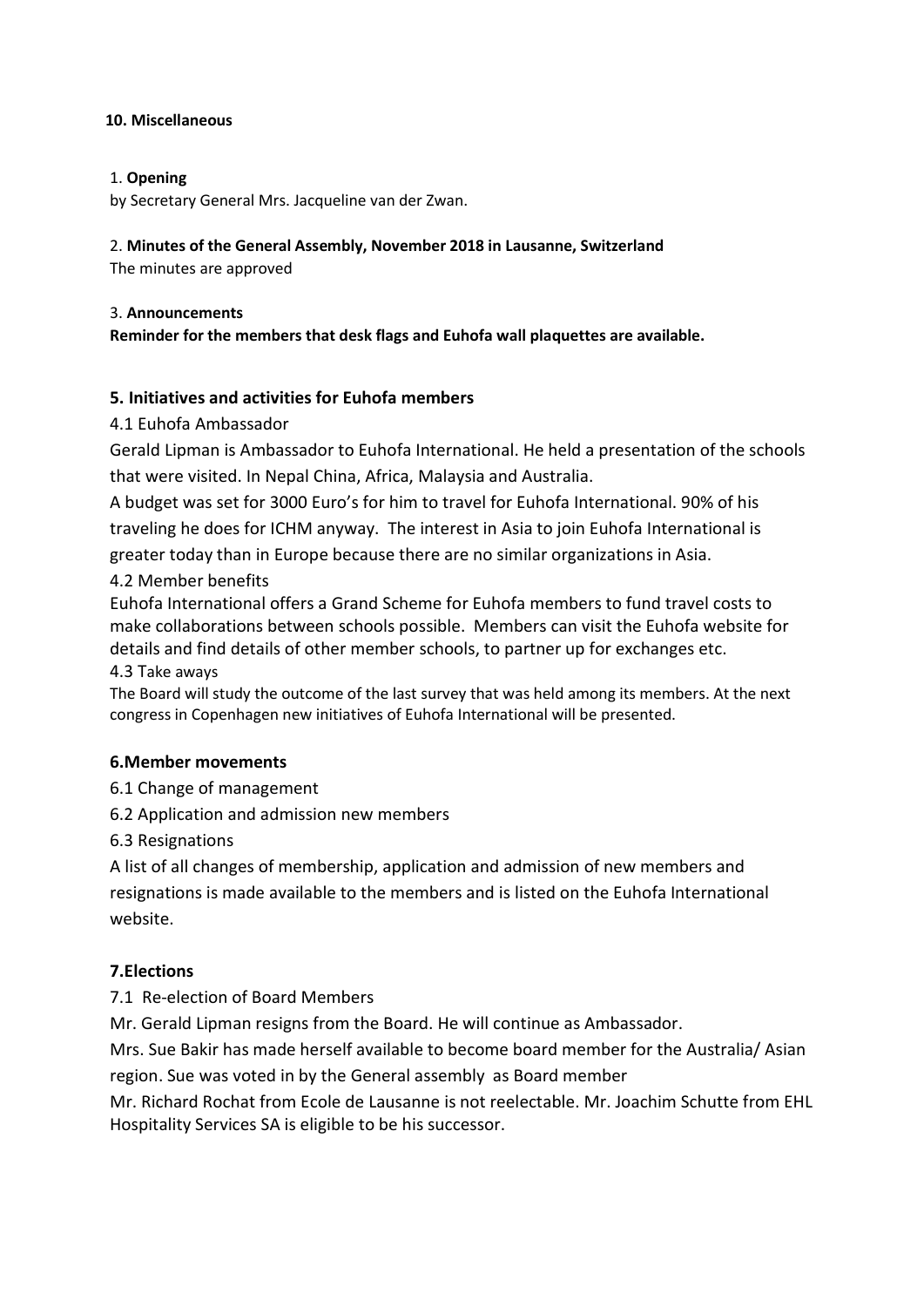Board member Mr. Javier Gonzalez is not reelectable. Mr. Mr. Guillermo Rios Spinola of Centro Culinario Ambrosia in Mexico city has made himself available to become Board member representing Mexico and Latin America.

Mr. Werner Schnabl of Tourismusschulen MODUL der Wirtschaftskammer Wien Austria is available to replace Mrs. Maria Wiesinger as Board member for the Austrian region. He will also be Treasurer of Euhofa International.

The members at the general assembly unanimously voted in favor of the newly proposed board members.

Mrs. Christiane Schöner Hotelfachschule in Berlin and Mr. Peter Verbeke of Hotel school in Koksijde, Belgium are both reelectable for another term.

Mr. Peter Verbeke is voted by the Board to become Vice President.

Full members are asked to raise their hands to vote in favor of the all the successors.

He is voted in by the General assembly

7.2 Election of new Board Members

7.3 Election of auditors

Mr. Werner Schnabl is part of the Board and cannot continue to be auditor. Mr. Javier Gonzales is prepared to become auditor for the next term.

7.4 Election of President

Unfortunately Mrs. Maria Wiesinger is not reelectable as Euhofa International. Mr. Luis Serra of Escuela Universitària de Hosteleria y Turismo de Sant Pol in Sant Pol, Spain has made himself available to become President. The General Assembly voted favorably for Lluis Serra to become the next President.

Mr. Gerald Lipman held a warm speech for Maria Wiesinger. She has done a lot for Euhofa. Her fist congress was in 1999. In 2006 she became part of the Euhofa Board. She toke over from Filiep Defraye in Sydney as Euhofa President for 6 years. Euhofa has been very fortunate to have a President with so much dedication.

A speech from Maria followed were she speaks of her time in the Board and as President of Euhofa International. She speaks her gratitude to the other Board members and also Peter Jones for working hard for the organization. She and her husband made many friends within Euhofa. She departed with an Arnold Schwarzenegger saying "I will be back"

#### 8.Finances

8.1 Accounts 2018/19 (situation on 30/06/2019) and auditors report

8.2 Budget 2019 /2020

After Mr. Peter Jones had to resign as treasurer in the Spring due to the fat that his school was taken over by the University, Mr. Gerald Lipman who has been treasurer for Euhofa in the past, has temporarily taken over this role. He has presented the accounts and budget at the GA. The last financial year was a good year for the balance sheet. It has a surplus of